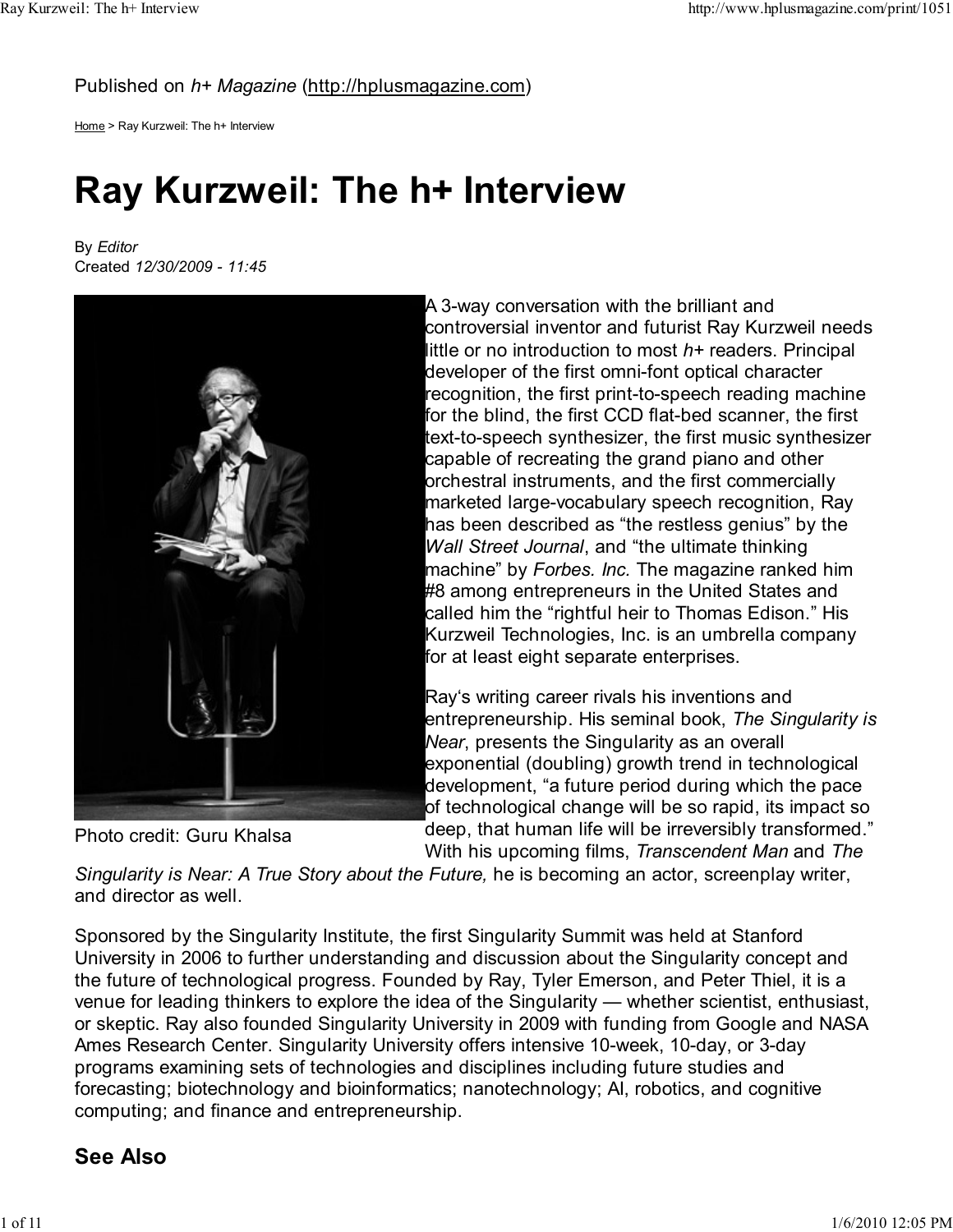- h+ Magazine Current Issue
- Transcendent Man: Film About Kurzweil
- Ray Kurzweil & the Conquest of Mount Improbable
- Sex & the Singularity

Ray headlined the recent Singularity Summit 2009 in New York City with talks on "The Ubiquity and Predictability of the Exponential Growth of Information Technology" and "Critics of the Singularity." He was able to take a little time out after the Summit for two separate interview sessions with h+ Editor-in-Chief R.U. Sirius and Surfdaddy Orca on a variety of topics including consciousness and quantum computing, purposeful complexity, reverse engineering the brain, AI and AGI, GNR technologies and global warming, utopianism and happiness, his upcoming movies, and science fiction.

# CONSCIOUSNESS, QUANTUM COMPUTING & COMPLEXITY

RAY KURZWEIL: One area I commented on was the question of a possible link between quantum computing and the brain. Do we need quantum computing to create human level AI? My conclusion is no, mainly because we don't see any quantum computing in the brain. Roger Penrose's conjecture that there was quantum computing in tubules does not seem to have been verified by any experimental evidence.

Quantum computing is a specialized form of computing where you examine in parallel every possible combination of qubits. So it's very good at certain kinds of problems, the classical one being cracking encryption codes by factoring large numbers. But the types of problems that would be vastly accelerated by quantum computing are not things that the human brain is very good at. When it comes to the kinds of problems I just mentioned, the human brain isn't even as good as classical computing. So in terms of what we can do with our brains there's no indication that it involves quantum computing. Do we need quantum computing for consciousness? The only justification for that conjecture from Roger Penrose and Stuart Hameroff is that consciousness is mysterious and quantum mechanics is mysterious, so there must be a link between the two.

I get very excited about discussions about the true nature of consciousness, because I've been thinking about this issue for literally 50 years, going back to junior high school. And it's a very difficult subject. When some article purports to present the neurological basis of consciousness... I read it. And the articles usually start out, "Well, we think that consciousness is caused by..." You know, fill in the blank. And then it goes on with a big extensive examination of that phenomenon. And at the end of the article, I inevitably find myself thinking... where is the link to consciousness? Where is any justification for believing that this phenomenon should cause consciousness? Why would it cause consciousness?

In his presentation, Hameroff said consciousness comes from gamma coherence, basically a certain synchrony between neurons that create gamma waves that are in a certain frequency, something like around 10 cycles per second. And the evidence is, indeed, that gamma coherence goes away with anesthesia.



Anesthesia is an interesting laboratory for consciousness because it extinguishes consciousness. However, there's a lot of other things that anesthesia also does away with. Most of the activity of the neocortex stops with anesthesia, but there's a little bit going on still in the neocortex. It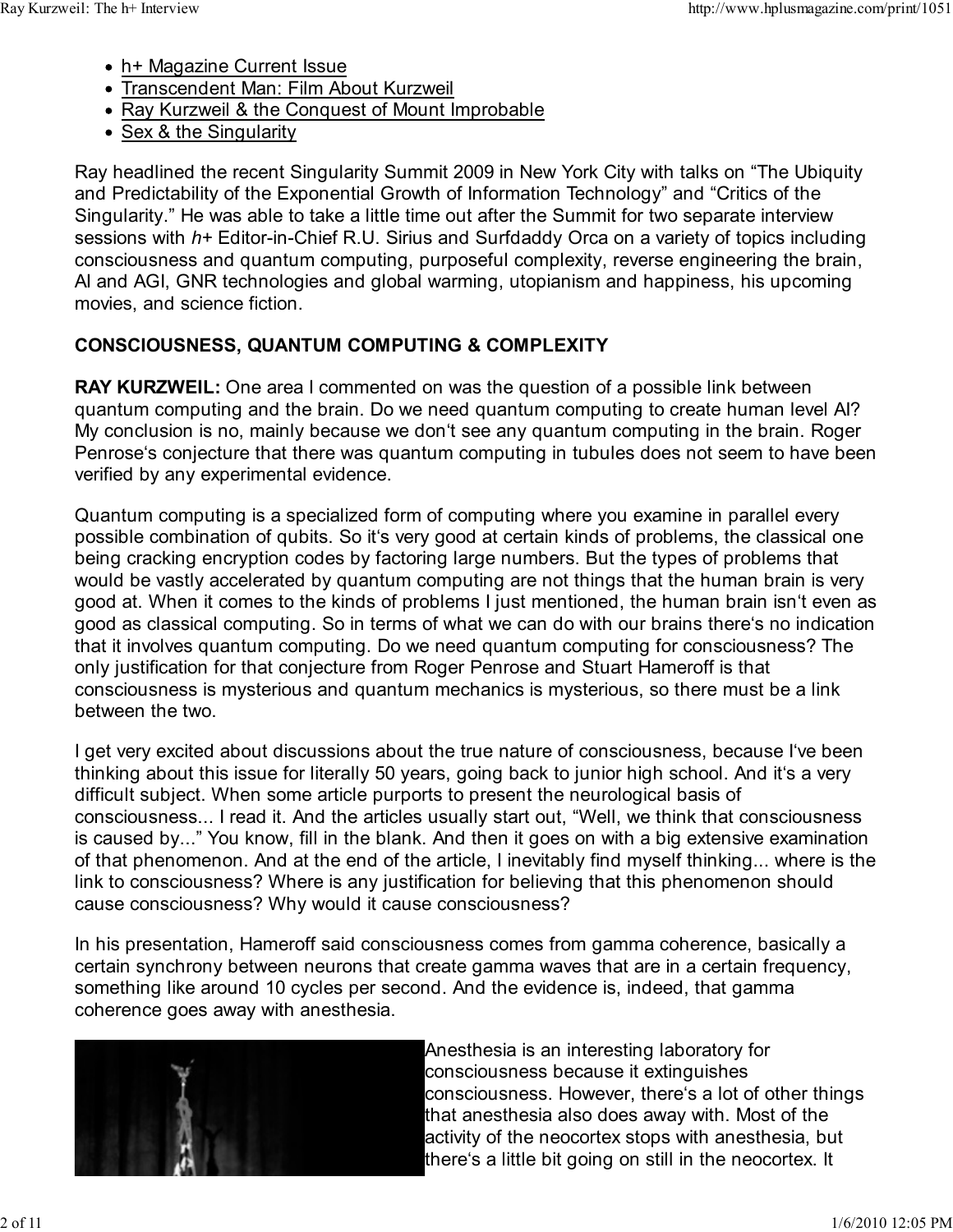Photo credit: Guru Khalsa brings up an interesting issue. How do we even know that we're not conscious under anesthesia? We don't remember anything, but memory is not the same thing as consciousness. Consciousness seems to be an emergent property of what goes on in the neocortex, which is where we do our thinking. And you could build a neocortex. In fact, they are being built in the Blue Brain project, and Numenta also has some neocortex models. In terms of hierarchies and number of units in the human brain, these projects are much smaller. But they certainly do interesting things. There are no tubules in there, there's no quantum computing, and there doesn't seem to be a need for it.

Another theory is the idea of purposeful complexity. If you achieve a certain level of complexity, then that is conscious. I actually like that theory the most. I wrote about that extensively in The Singularity is Near. There have been attempts to measure complexity. You have Claude Shannon's information theory, which basically involves the smallest algorithm that can generate a string of information. But that doesn't deal with random information. Random information is not compressible, and would represent a lot of Shannon information, but it's not really purposeful complexity. So you have to factor out randomness. Then you get the concept of arbitrary lists of information. Like, say, the New York telephone book is not random. It's only compressible to a limited extent, but it's not a high level of complexity. It's largely an arbitrary list.

I describe a more meaningful concept of Purposeful Complexity in the book. I propose that there are ways of measuring purposeful complexity. In this theory, humans are more conscious than cats, but cats are conscious, but not quite as much because they're not quite as complex. A worm is conscious, but much less so. The sun is conscious. It actually has a fair amount of structure and complexity, but probably less than a cat, so...

#### SO: How do you go about proving something like that?

RK: Well, that's the problem. My thesis is that there's really no way to measure consciousness. There's no "Consciousness Detector" that you could imagine where the green light comes on and you can so, "OK, this one's conscious!" Or, "No, this one isn't conscious."

Even among humans, there's no clear consensus as to who's conscious and who is not. We're discovering now that people who are considered minimally conscious, or even in a vegetative state, actually have quite a bit going on in their neocortex and we've been able to communicate with some of them using either real-time brain scanning or other methods.

Today, nobody worries too much about causing pain and suffering to their computer software. But we will get to a point where the emotional reactions of virtual beings will be convincing, unlike the characters in the computer games today. And that will become a real issue. That's the whole thesis of my movie, The Singularity is Near. But it really comes down to the fact that it's not a scientific issue, which is to say there's still a role for philosophy.

How do we even know that we're not conscious under anesthesia? We don't remember anything, but memory is not the same thing as consciousness.

Some scientists say, "Well, it's not a scientific issue, therefore it's not a real issue. Therefore consciousness is just an illusion and we should not waste time on it." But we shouldn't be too quick to throw it overboard because our whole moral system and ethical system is based on consciousness. If I cause suffering to some other conscious human, that's considered immoral and probably a crime. On the other hand, if I destroy some property, it's probably okay if it's my property. If it's your property, it's probably not okay. But that's not because I'm causing pain and suffering to the property. I'm causing pain and suffering to the owner of the property.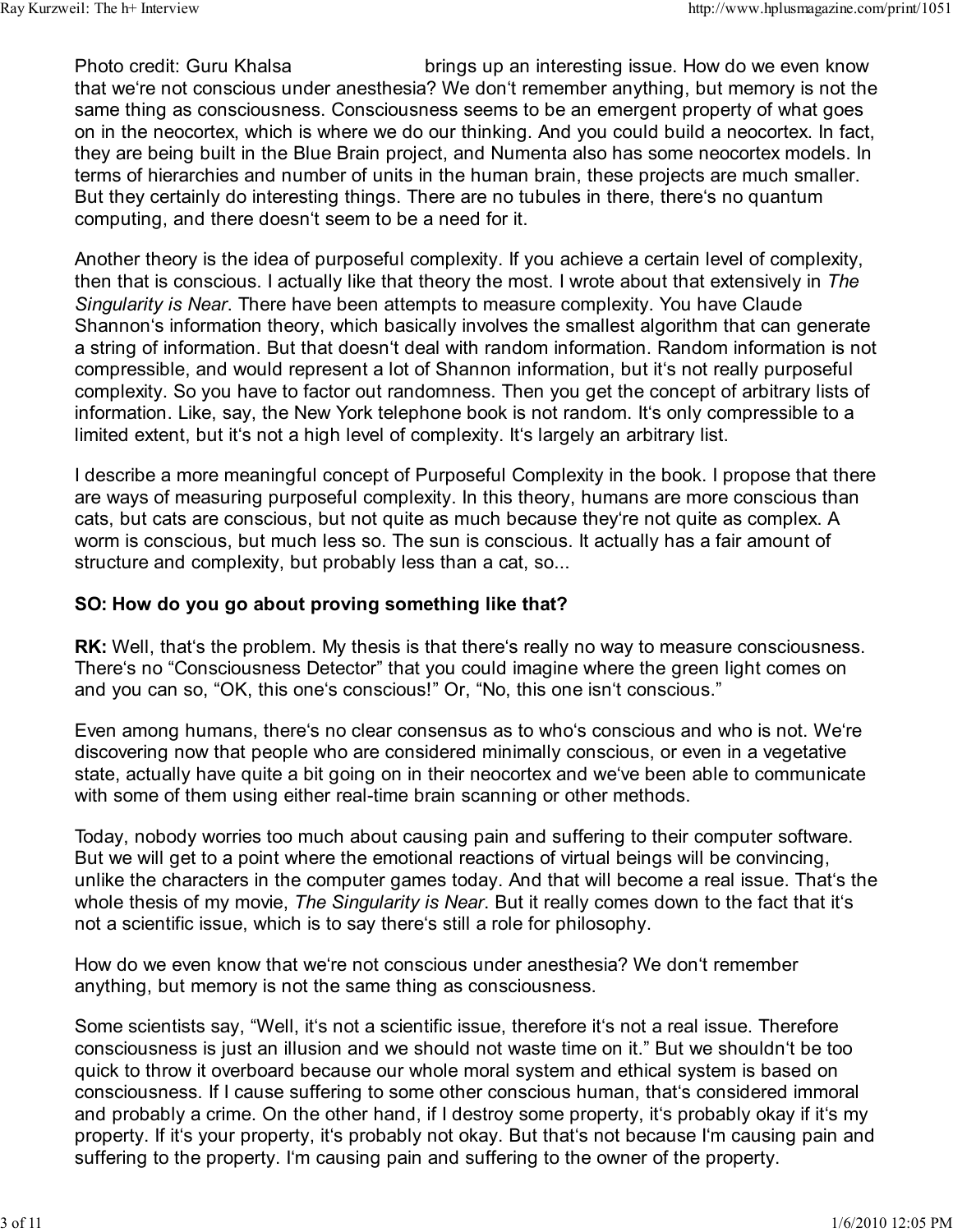And there's recognition that animals are probably conscious and that animal cruelty is not okay. But it's okay to cause pain and suffering to the avatar in your computer, at least today. That may not be the case 20 years from now.

### ARTIFICIAL INTELLIGENCE & REVERSE ENGINEERING THE BRAIN

**RK:** I'm working on a book called How the Mind Works and How to Build One. It's mostly about the brain, but the reason I call it the mind rather than the brain is to bring in these issues of consciousness. A brain becomes a mind as it melds with its own body, and in fact, our sort of circle of identity goes beyond our body. We certainly interact with our environment. It's not a clear distinction between who we are and what we are not.

My concept of the value of reverse engineering the human brain is not that you just simulate a brain in a sort of mechanistic way, without trying to understand what is going on. David Chalmers says he doesn't think this is a fruitful direction. And I would agree that just simulating a brain... mindlessly, so to speak... that's not going to get you far enough. The purpose of reverse engineering the human brain is to understand the basic principles of intelligence.

Once you have a simulation working, you can start modifying things. Certain things may not matter. Some things may be very critical. So you learn what's important. You learn the basic principles by which the human brain handles hierarchies and variance, properties of patterns, high-level features and so on. And it appears that the neocortex has this very uniform structure. If we learn those principles, we can then engineer them and amplify them and focus on them. That's engineering.

Now, a big evolutionary innovation with homo sapiens is that we have a bigger forehead so that we could fit a larger cortex. But it's still quite limited. And it's running on the substrate that transmits information from one part of the brain to another at a few hundred feet per second, which is a million times slower than electronics. The intra-neural connections compute at about 100 or 200 calculations per second, which is somewhere between 1,000,000 to 10,000,000 times slower than electronics. So if we can get past the substrates, we don't have to settle for a billion of these recognizers. We could have a trillion of them, or a thousand trillion. We could have many more hierarchal levels. We can design it to solve more difficult problems.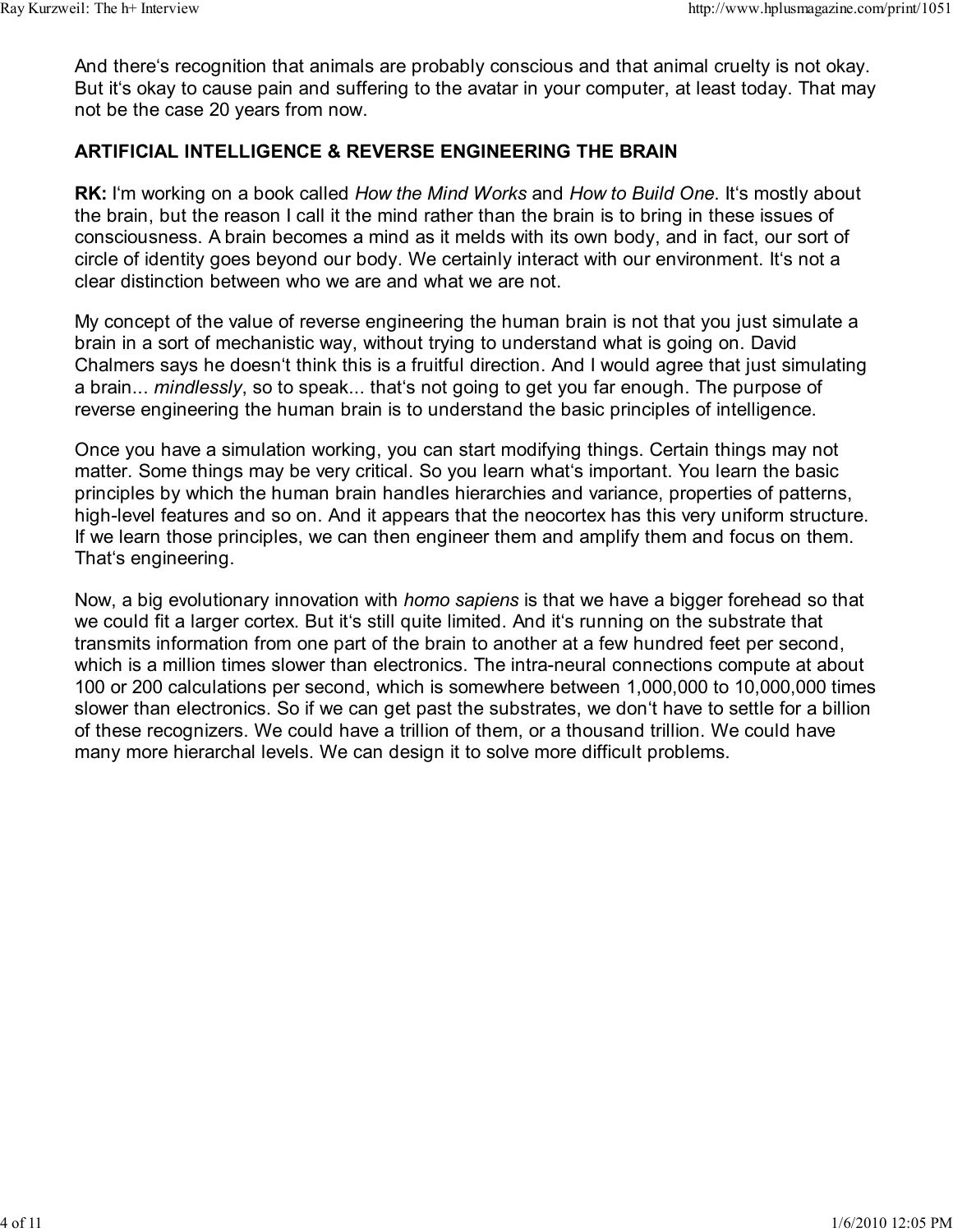

Photo credit: Guru Khalsa

So that's really the purpose of reverse engineering the human brain. But there are other benefits. We'll get more insight into ourselves. We'll have better means for fixing the brain. Right now, we have vague psychiatric models as to what's going on in the brain of someone with bipolar disease or schizophrenia. We'll not only understand human function, we'll understand human dysfunction. We'll have better means of fixing those problems. And moreover we'll "fix" the limitation that we all have in thinking in a very small, slow, fairly-messily organized substrate. Of course, we have to be careful. What might seem like just a messy arbitrary complexity that evolution put in may in fact be part of some real principle that we don't understand at first.

I'm not saying this is simple. But on the other hand, I had this debate with John Horgan, who wrote a critical article about my views in IEEE Spectrum. Horgan says that we would need trillions of lines of code to emulate the brain and that's far beyond the complexity that we've shown we can handle in our software. The most sophisticated software programs are only tens of millions of lines of code. But that's complete nonsense. Because, first of all, there's no way the brain could be that complicated. The design of the brain is in the genome. The genome well... it's 800 million bytes. Well, back up and take a look at that. It's 3 billion base pairs, 6 billion bits, 800 million bytes before compression — but it's replete with redundancies. Lengthy sequences like ALU are repeated hundreds of thousands of times. In The Singularity is Near, I show that if you apply lossless compression, you get down to about 50 million bytes. About half of that is the brain, so that's about 25 million bytes. That's about a million lines of code. That's one derivation. You could also look at the amount of complexity that appears to be necessary to perform functional simulations of different brain regions. You actually get about the same answer, about a million lines of code. So with two very different methods, you come up with a similar order of magnitude. There just isn't trillions of lines of code — of complexity — in the design of the brain. There is trillions, or even thousands of trillions of bytes of information, but that's not complexity because there's massive redundancy.

Just simulating a brain... mindlessly, so to speak... that's not going to get you far enough.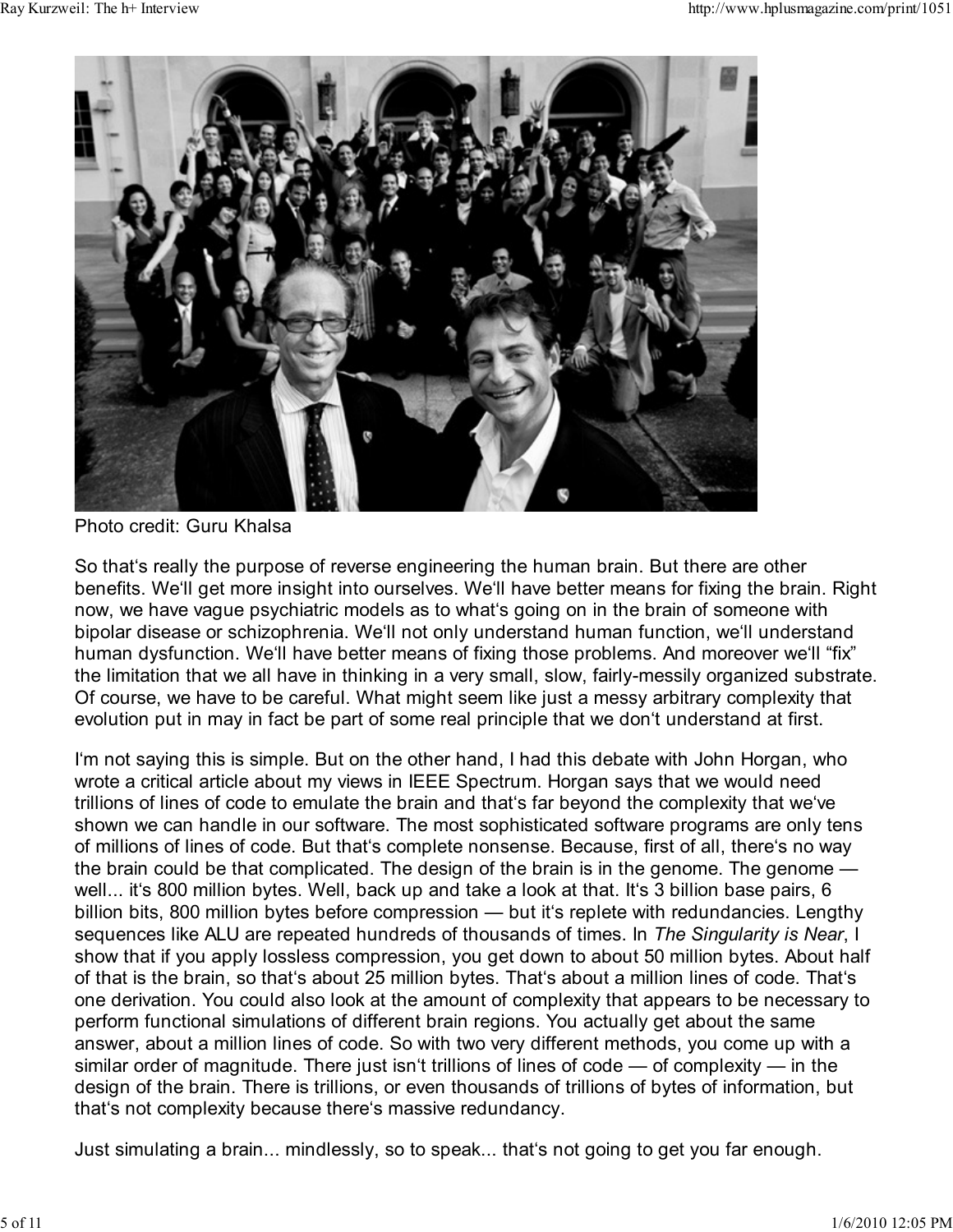For instance, the cerebellum, which comprises half the neurons in the brain and does some of our skill formation, has one module repeated 10 billion times with some random variation with each repetition within certain constraints. And there are only a few genes that describe the wiring of the cerebellum that comprise a few tens of thousands of bytes of design information. As we learn skills like catching a fly ball — then it gets filled up with trillions of bytes of information. But just like we don't need trillions of bytes of design information to design a trillion-byte memory system, there are massive redundancies and repetition and a certain amount of randomness in the implementation of the brain. It's a probabilistic fractal. If you look at the Mandelbrot set, it is an exquisitely complex design.

### SO: So you're saying the initial intelligence that passes the Turing test is likely to be a reverse-engineered brain, as opposed to a software architecture that's based on weighted probabilistic analysis, genetic algorithms, and so forth?

RK: I would put it differently. We have a toolkit of AI techniques now. I actually don't draw that sharp a distinction between narrow AI techniques and AGI techniques. I mean, you can list them — Markov models, different forms of neural nets and genetic algorithms, logic systems, search algorithms, learning algorithms. These are techniques. Now, they go by the label AGI. We're going to add to that tool kit as we learn how the human brain does it. And then, with more and more powerful hardware, we'll be able to put together very powerful systems.

My vision is that all the different avenues — studying individual neurons, studying brain wiring, studying brain performance, simulating the brain either by doing neuron-by-neuron simulations or functional simulations — and then, all the AI work that has nothing to do with direct emulation of the brain — it's all helping. And we get from here to there through thousands of little steps like that, not through one grand leap.

## GLOBAL WARMING & GNR TECHNOLOGIES

SO: James Lovelock, the ecologist behind the Gaia hypothesis, came out a couple of years ago with a prediction that more than 6 billion people are going to perish by the end of this century, mostly because of climate change. Do you see the GNR technologies coming on line to mitigate that kind of a catastrophe?

RK: Absolutely. Those projections are based on linear thinking, as if nothing's going to happen over the next 50 or 100 years. It's ridiculous. For example, we're applying nanotechnology to solar panels. The cost per watt of solar energy is coming down dramatically. As a result, the amount of solar energy is growing exponentially. It's doubling every two years, reliably, for the last 20 years. People ask, "Is there really enough solar energy to meet all of our energy needs?" It's



actually 10,000 times more than we need. And Photo credit: transcendentman.com yes you lose some with cloud cover and so forth, but we only have to capture one part in 10,000. If you put efficient solar collection panels on a small percentage of the deserts in the world, you would meet 100% of our energy needs. And there's also the same kind of progress being made on energy storage to deal with the intermittency of solar. There are only eight doublings to go before solar meets100% of our energy needs. We're awash in sunlight and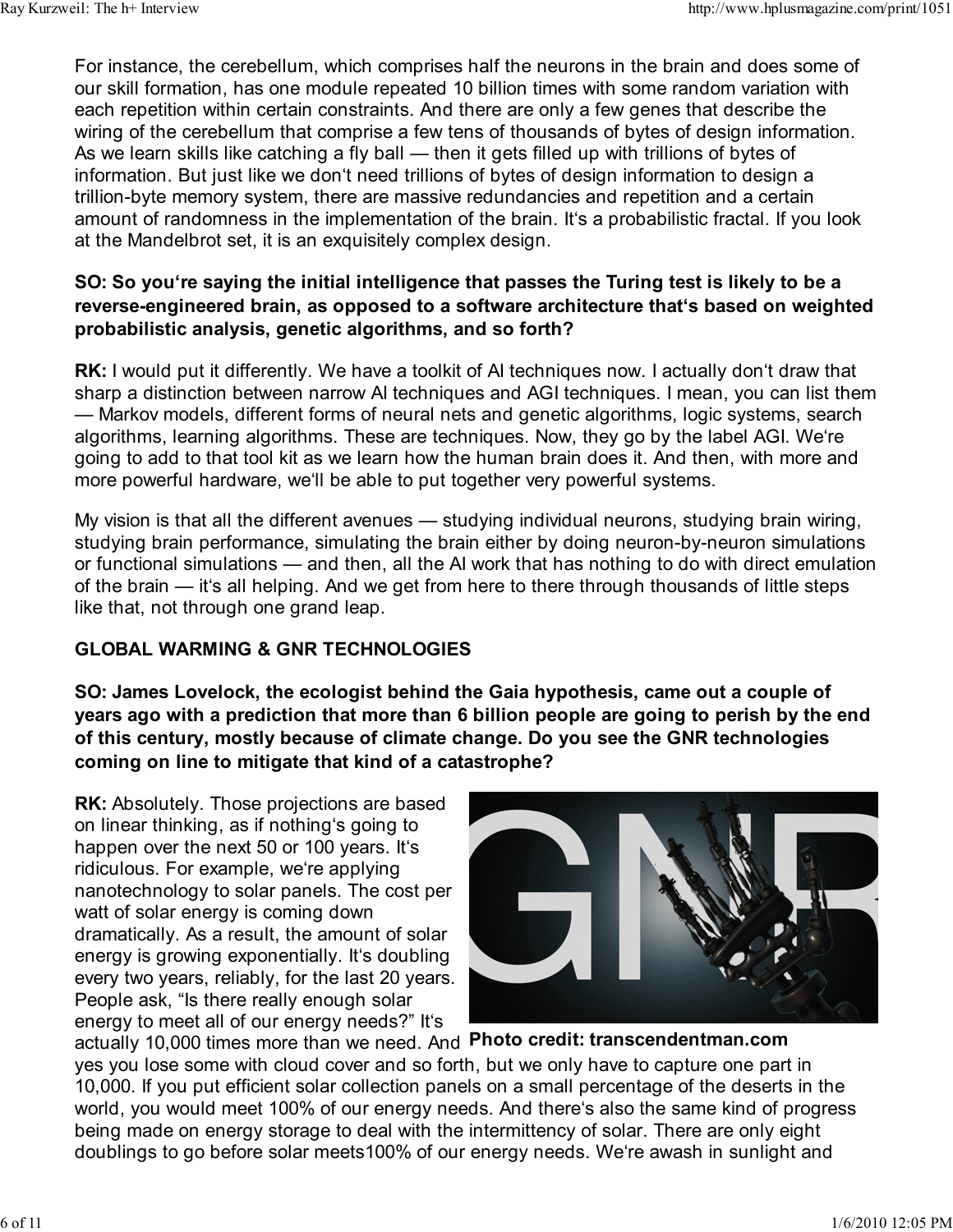these new technologies will enable us to capture that in a clean and renewable fashion. And then, geothermal — you have the potential for incredible amounts of energy.

Global warming — regardless of what you think of the models and whether or not it's been human-caused —it's only been one degree Fahrenheit in the last 100 years. There just isn't a dramatic global warming so far. I think there are lots of reasons we want to move away from fossil fuels, but I would not put greenhouse gasses at the top of the list.

These new energy technologies are decentralized. They're relatively safe. Solar energy, unlike say nuclear power plants and other centralized facilities, are safe from disaster and sabotage and are non-polluting. So I believe that's the future of energy, and of resource utilization in general.

## THE SINGULARITY, UTOPIA & HAPPINESS

### R.U. SIRIUS: Have any critics of your ideas offered a social critique that gives you pause?

RK: I still think Bill Joy articulated the concerns best in his *Wired* cover story of some years ago. My vision is not a utopian one. For example, I'm working with the U.S. Army on developing a rapid response system for biological viruses, and that's actually the approach that I advocate that we need to put resources and attention to the downsides. But I think we do have the scientific tools to create a rapid response system in case of a biological viral attack. It took us five years to sequence HIV; we can sequence a virus now in one day. And we could, in a matter of days, create an RNA interference medication based on sequencing a new biological virus. This is something we created to contend with software viruses. And we have a technological immune system that works quite well.

And we also need ethical standards for responsible practitioners of AI, similar to the Asilomar Guidelines for biotech, or the Forsyth Institute Guidelines for nanotech, which are based on the Asilomar Guidelines. So it's a complicated issue. We can't just come up with a simple solution and then just cross it off our worry list. On the other hand, these technologies can vastly expand our creativity. They've already democratized the tools of creativity. And they are overcoming human suffering, extending our longevity and can provide not only radical life extension but radical life expansion.

There's a lot of talk about existential risks. I worry that painful episodes are even more likely. You know, 60 million people were killed in WWII. That was certainly exacerbated by the powerful destructive tools that we had then. I'm fairly optimistic that we will make it through. I'm less optimistic that we can avoid painful episodes. I do think decentralized communication actually helps reduce violence in the world. It may not seem that way because you just turn on CNN and you've got lots of violence right in your living room. But that kind of visibility actually helps us to solve problems.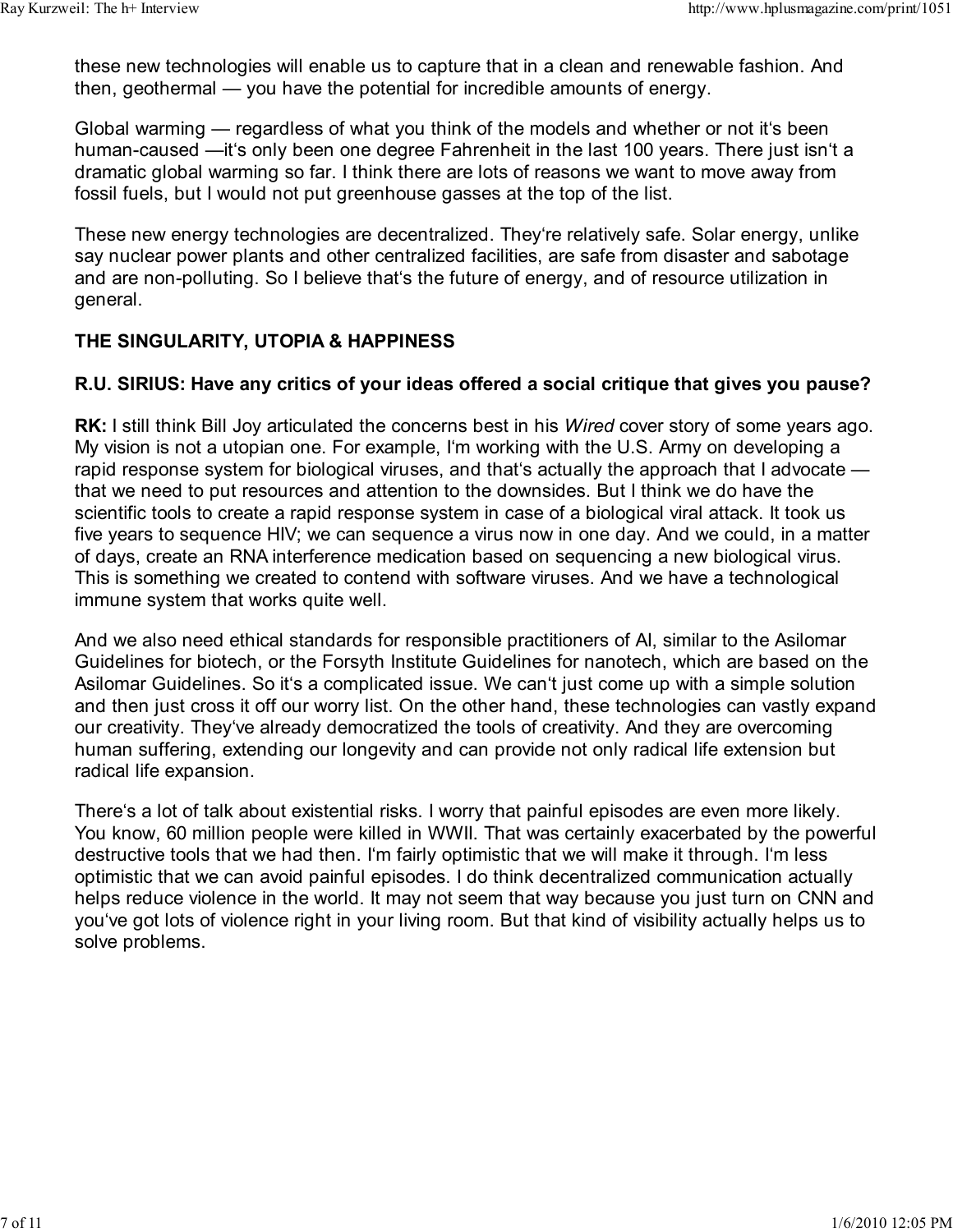

Photo credit: Guru Khalsa

RUS: You've probably heard the phrase from critics of the Singularity — they call it the "Rapture of the Nerds." And a lot of people who are into this idea do seem to envision the Singularity as a sort of magical place where pretty much anything can happen and all your dreams come true. How do you separate your view of the Singularity from a utopian view?

RK: I don't necessarily think they are utopian. I mean, the whole thing is difficult to imagine. We have a certain level of intelligence and it's difficult to imagine what it would mean and what would happen when we vastly expand that. It would be like asking cavemen and women, "Well, gee, what would you like to have?" And they'd say, "Well, we'd like a bigger rock to keep the animals out of our cave and we'd like to keep this fire from burning out?" And you'd say, "Well, don't you want a good web site? What about your Second Life habitat?" They couldn't imagine these things. And those are just technological innovations.

So the future does seem magical. But that gets back to that Arthur C. Clark quote that any sufficiently developed technology is indistinguishable from magic. That's the nature of technology — it transcends limitations that exist without that technology. Television and radio seem magical — you have these waves going through the air, and they're invisible, and they go at the speed of light and they carry pictures and sounds. So think of a substrate that's a million times faster. We'll be overcoming problems at a very rapid rate, and that will seem magical. But that doesn't mean it's not rooted in science and technology.

I say it's not utopian because it also introduces new problems. Artificial Intelligence is the most difficult to contend with, because whereas we can articulate technical solutions to the dangers of biotech, there's no purely technical solution to a so-called unfriendly AI. We can't just say, "We'll just put this little software code sub-routine in our AIs, and that'll keep them safe." I mean, it really comes down to what the goals and intentions of that artificial intelligence are. We face daunting challenges.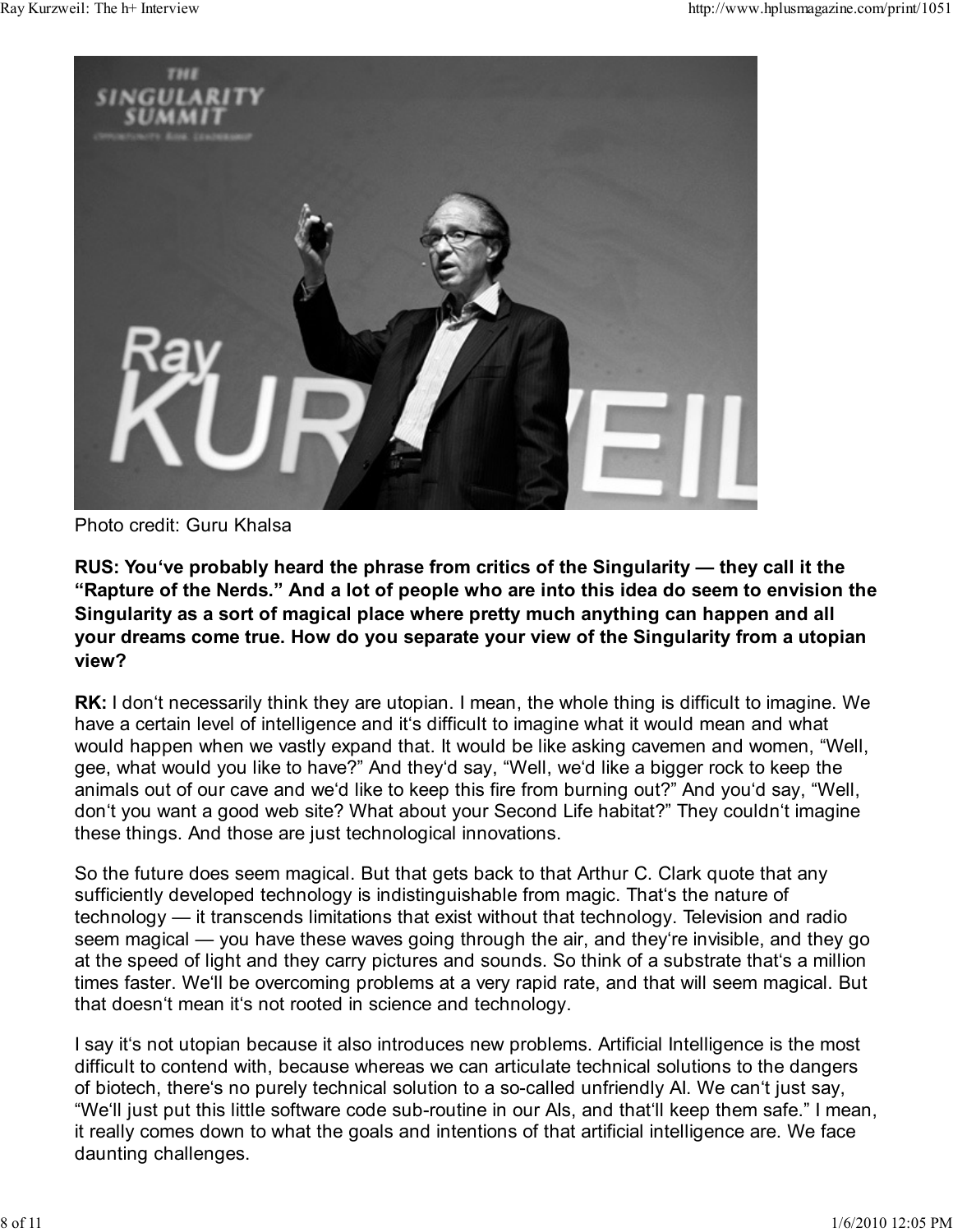## RUS: I think when most people think of utopia, they probably just think about everybody being happy and feeling good.

RK: I really don't think that's the goal. I think the goal has been demonstrated by the multibillion-year history of biological evolution and the multi-thousand-year history of technological evolution. The goal is to be creative and create entities of beauty, of insight, that solve problems. I mean, for myself as an inventor, that's what makes me happy. But it's not a state that you would seek to be in at all times, because it's fleeting. It's momentary.

To sit around being happy all the time is not the goal. In fact, that's kind of a downside. Because if we were to just stimulate our pleasure centers and sit around in a morphine high at all times — that's been recognized as a downside and it ultimately leads to a profound unhappiness. We can identify things that make us unhappy. If we have diseases that rob our faculties or cause physical or emotional pain — that makes us unhappy and prevents us from having these moments of connection with another person, or a connection with an idea, then we should solve that. But happiness is not the right goal. I think it represents the cutting edge of the evolutionary condition to seek greater horizons and to always want to transcend whatever our limitations are at the time. And so it's not our nature just to sit back and be happy.

### MOVIES & SCIENCE FICTION

### RUS: You've got two films coming out, Transcendent Man and The Singularity is Near. What do you think the impact will be of having those two films out in the world?

I think there are anti-technology movements that continue to spread among the intelligentsia that are actually pretty ignorant.

RK: Well, Transcendent Man has already premiered at the Tribeca film festival and it will have an international premier at the Amsterdam documentary film festival next month. There's quite a lot of interest in that, and there are discussions with distributors. So it's expected to have a theatrical release both in this country and internationally early next year. And The Singularity is Near will follow.

Movies are a really different venue. They cover less content than a book but they have more emotional impact. It's a big world out there. No matter how many times I speak — and even with all the press coverage of all these ideas, whether it's featuring me or others — I'm impressed by how many otherwise thoughtful people still haven't heard of these ideas.

I think it's important that people not just understand the Singularity, which is some decades away, but the impact right now, and in the fairly near future, of the exponential growth of information technology. It's not an obscure part of the economy and the social scene. Every new period is going to bring new opportunities and new challenges. These are the issues that people should be focusing on. It's not just the engineers who should be worrying about the downsides of biotechnology or nanotechnology, for example. And people should also understand the opportunities. And I think there are anti-technology movements that continue to spread among the intelligentsia that are actually pretty ignorant.

#### RUS: Do you read science fiction novels and watch science fiction television, or science fiction movies?

RK: I have seen most of the popular science fiction movies.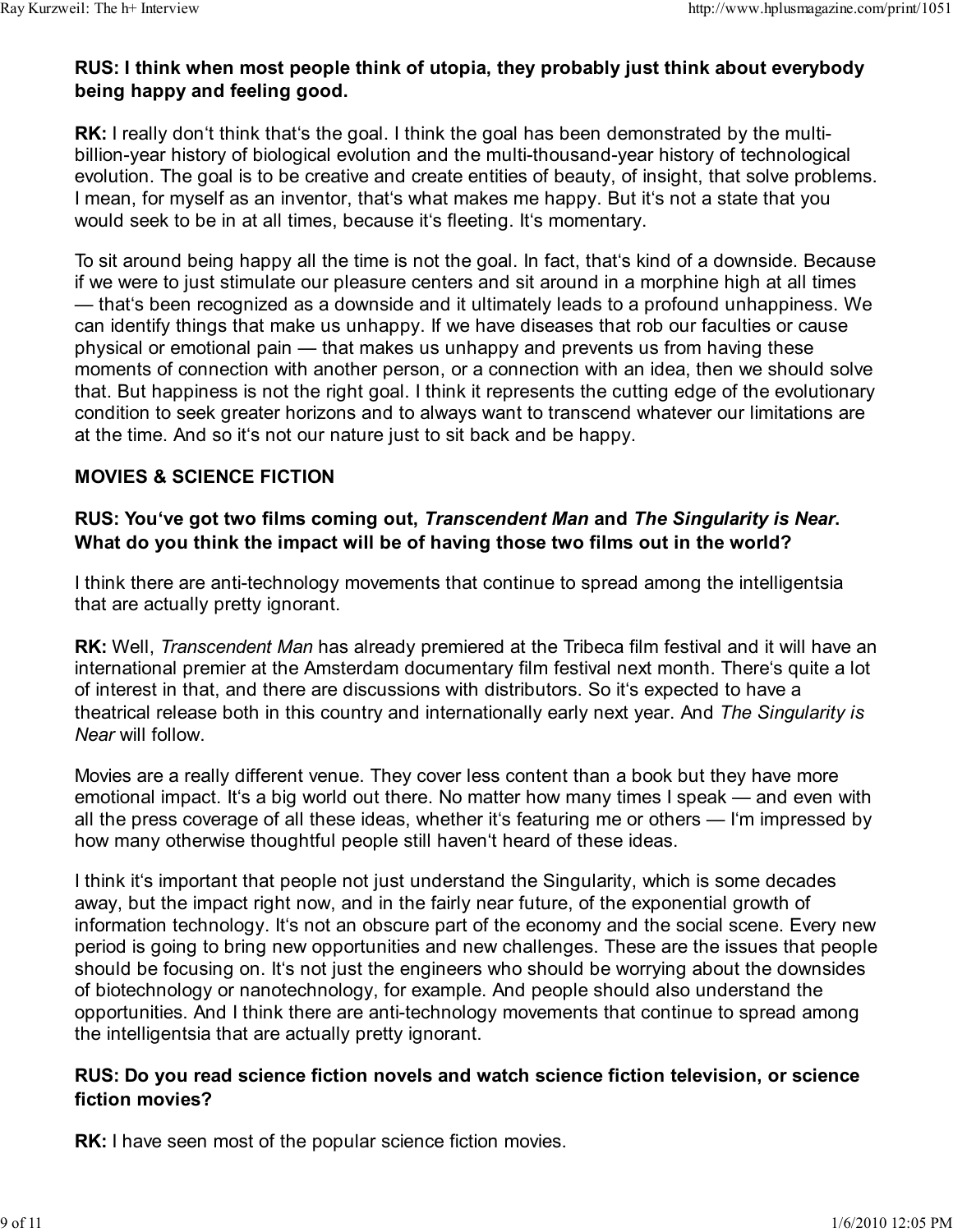## RUS: Any that you find particularly interesting or enjoyable?

**RK:** Well, one problem with a lot of science fiction — and this is particularly true of movies — is they take one change, like the human-level cyborgs in the movie AI, and they put it in a world that is otherwise unchanged. So in AI, the coffee maker is the same and the cars are the same. There's no virtual reality, but you had human-level cyborgs. Part of the reason for that is the limitation of the form. To try to present a world in which everything is quite different would take the whole movie, and people wouldn't be able to follow it very easily. It's certainly a challenge to do that. I am in touch with some movie makers who want to try to do that.

I thought The Matrix was pretty good in its presentation of virtual reality. And they also had sort of AI-based people in that movie, so it did present a number of ideas. Some of the concepts were arbitrary as to how things work in the matrix, but it was pretty interesting.

# See Also

- h+ Magazine Current Issue
- Transcendent Man: Film About Kurzweil
- Ray Kurzweil & the Conquest of Mount Improbable
- Sex & the Singularity

#### Resources:

#### Kurzweil AI

http://www.kurzweilai.net/index.html?flash=1

#### Trancendental Man

http://www.transcendentman.com/

#### The Singularity is Near (Movie)

http://singularity.com/themovie/

- about us
- contact us
- advertising
- editor's blog
- articles
- multimedia
- directory
- community
- archives
- **·** privacy policy
- terms & conditions



AI